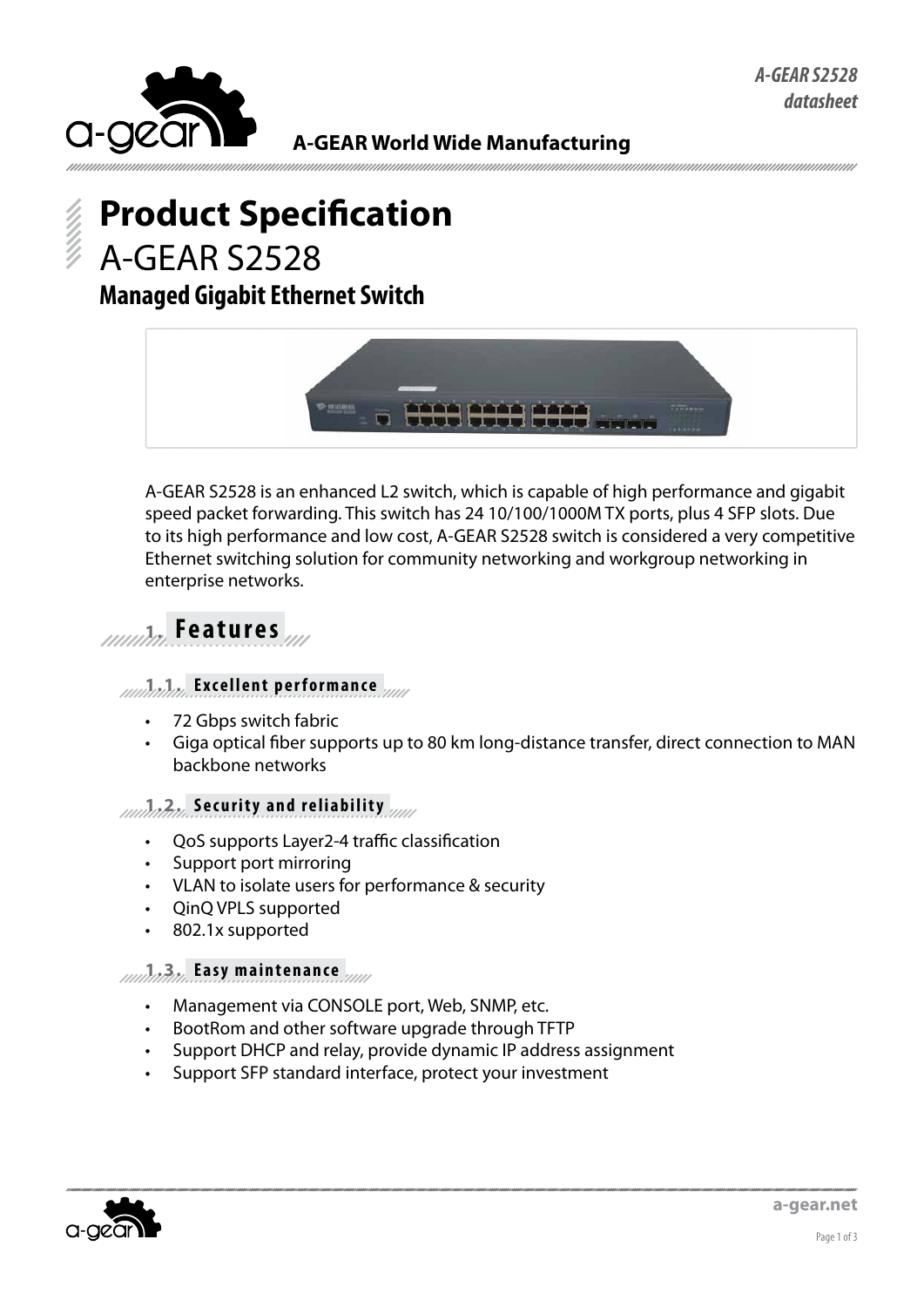

### **A-GEAR World Wide Manufacturing**

### **1.4. Powerful traffic and broadcast management**

- Port trunks technology can make a loading balancing links. Each link can reach 32G bandwidth, support up to 14 groups.
- • Effectively control multicast and broadcast storm
- • Jumbo frame

# **2. Specifications**

|                               | <b>A-GEAR S2528</b>                                                                                                                                                                                                                                                             |  |
|-------------------------------|---------------------------------------------------------------------------------------------------------------------------------------------------------------------------------------------------------------------------------------------------------------------------------|--|
| Port                          | 24 10/100/1000M TX 4 GSFP Slots 1 Console Port                                                                                                                                                                                                                                  |  |
| <b>Switch Fabric</b>          | 72G                                                                                                                                                                                                                                                                             |  |
| <b>Forwarding Mode</b>        | Store-and-forward                                                                                                                                                                                                                                                               |  |
| <b>MAC Address Table Size</b> | 8K                                                                                                                                                                                                                                                                              |  |
| Jumbo frame                   | 12270                                                                                                                                                                                                                                                                           |  |
| <b>Functions</b>              |                                                                                                                                                                                                                                                                                 |  |
| <b>Spanning Tree</b>          | IEEE 802.1D STP, IEEE 802.1w RSTP                                                                                                                                                                                                                                               |  |
| <b>VLAN</b>                   | Port-based VLAN, 802.1Q tag VLAN, Private VLAN, GVRP<br>dynamic VLAN configuration, QinQ                                                                                                                                                                                        |  |
| <b>Traffic Control</b>        | Back pressure at half-duplex, 802.3x at full-duplex, CAR<br>support, 64K step size for 100-M ports, 8 M step size for<br>Gigabit ports                                                                                                                                          |  |
| <b>Storm Control</b>          | Stop sending at threshold to restrict broadcast/multicast/<br>unicast storms                                                                                                                                                                                                    |  |
| <b>Multicast Control</b>      | <b>IGMP</b> snooping                                                                                                                                                                                                                                                            |  |
| <b>DHCP</b>                   | DHCP snooping, DHCP option 82, IP source guard                                                                                                                                                                                                                                  |  |
| <b>Port Trunking</b>          | Up to 6 groups with up to 8 ports per group, dynamic LACP or<br>static aggregation                                                                                                                                                                                              |  |
| <b>Port Mirroring</b>         | Supported. Can be based on flow classification                                                                                                                                                                                                                                  |  |
| <b>Security</b>               | IEEE 802.1x port-based user authentication Port Security<br>Hardware support for IP ACL, MAC ACL, VLAN ACL<br>Remote authentication through RADIUS<br>User privilege classification and password protection                                                                     |  |
| QoS                           | Head Of Line (HOL) blocking prevention mechanism<br>4 dispatching queues per port, mapping the 8 priority queues<br>in 802.1p<br><b>Best Effort Service</b><br><b>Differentiated Service</b><br><b>Strict Priority</b><br>Weighted Round Robin<br><b>First Come First Serve</b> |  |